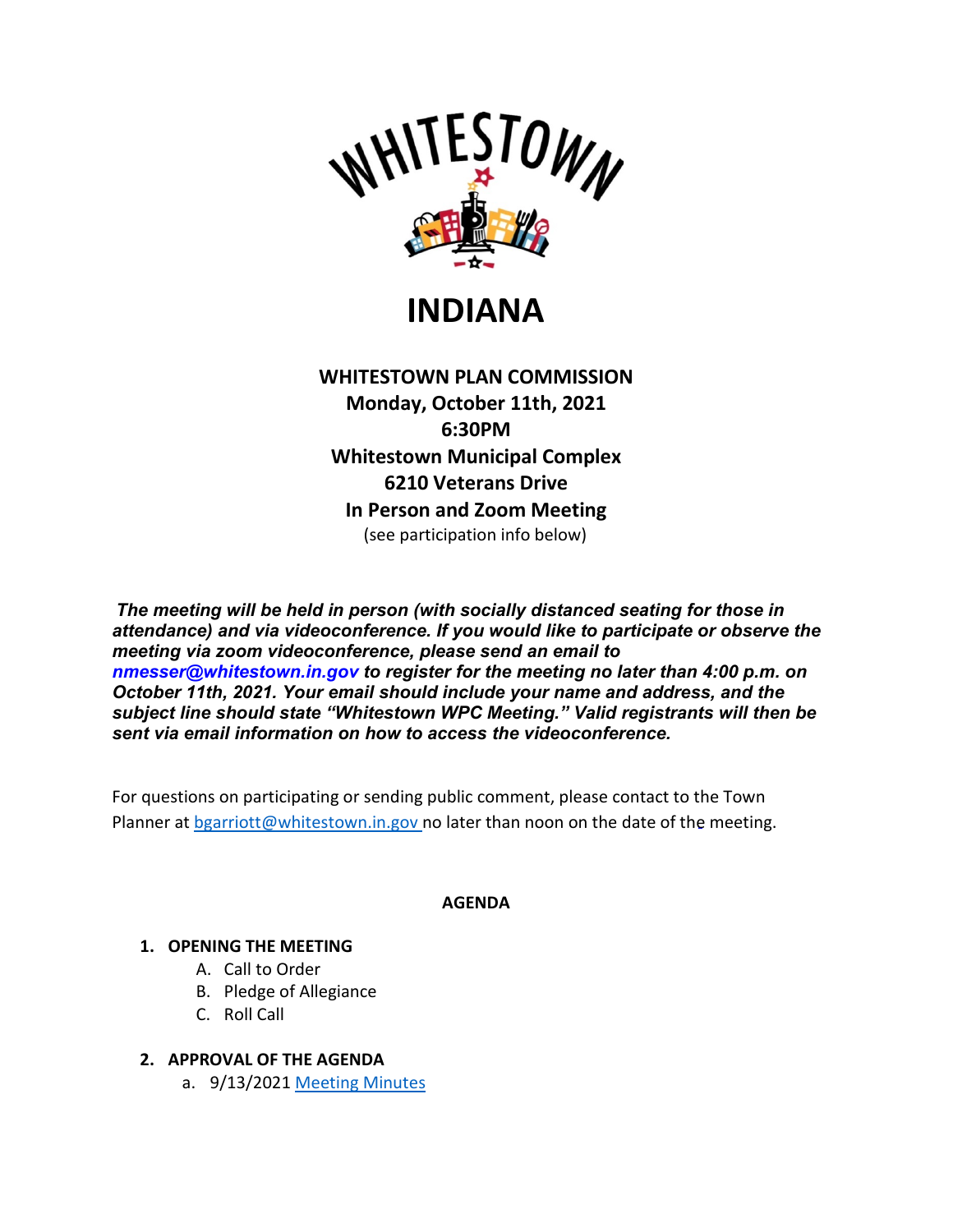- **3. PUBLIC REQUEST TO SPEAK** (Topics NOT related to an Agenda item) Please limit comments to 3-5 minutes to allow others time to address the Commission.
- **4. PRESENTATIONS**
- **5. UNFINISHED BUSINESS**
- **6. NEW BUSINESS (public hearing)**
	- a. **PC21-031-CP – Concept Plan – Whitestown Business Park Building 4 -** The petitioner is requesting review of a Concept Plan to be known as Whitestown Business Park Building 4. The site in question is located on Perry Boulevard in Whitestown, Indiana. The site is zoned I-1. The petitioner is proposing to construct an industrial use structure with parking on approximately 28.48 acres. The applicant and owner are Exeter 4765 S 300 Land, LLC. [Staff Report.](https://whitestown.in.gov/vertical/sites/%7BB8BE8AC3-9DE8-4247-BCB0-1173F48CC7C3%7D/uploads/Updated_Staff_Report_PC21-031-CP.pdf)
	- b. **PC21-032-DP – Development Plan – Whitestown Business Park Building 4 -** The petitioner is requesting review of a Development Plan to be known as Whitestown Business Park Building 4. The site in question is located on Perry Boulevard in Whitestown, Indiana. The site is zoned I-1. The petitioner is proposing to construct an industrial use structure with parking on approximately 28.48 acres. The applicant and owner are Exeter 4765 S 300 Land, LLC. [Staff Report.](https://whitestown.in.gov/vertical/sites/%7BB8BE8AC3-9DE8-4247-BCB0-1173F48CC7C3%7D/uploads/Updated_Staff_Report_PC21-032-DP.pdf)
	- c. **PC21-039-CP – Concept Plan – Hussey Mayfield Public Library -** The petitioner is requesting review of a Concept Plan to be known as Hussey Mayfield Public Library. The site in question is located on the north side of Albert S White Drive in Whitestown, Indiana. The site is zoned R-3. The petitioner is proposing to construct a public library with parking on approximately 10.71 acres. The applicant is Hussey Mayfield Memorial Library on behalf of owner, Town of Whitestown. [Staff Report.](https://whitestown.in.gov/vertical/sites/%7BB8BE8AC3-9DE8-4247-BCB0-1173F48CC7C3%7D/uploads/Staff_Report_PC21-039-CP.pdf)
	- d. **PC21-040-DP – Development Plan – Hussey Mayfield Public Library -** The petitioner is requesting review of a Development Plan to be known as Hussey Mayfield Public Library. The site in question is located on the north side of Albert S White Drive in Whitestown, Indiana. The site is zoned R-3. The petitioner is proposing to construct a public library with parking on approximately 10.71 acres. The applicant is Hussey Mayfield Memorial Library on behalf of owner, Town of Whitestown[. Staff Report.](https://whitestown.in.gov/vertical/sites/%7BB8BE8AC3-9DE8-4247-BCB0-1173F48CC7C3%7D/uploads/Staff_Report_PC21-040-DP.pdf)
	- e. **Whitestown Plan Commission [2022 Meeting Schedule.](https://whitestown.in.gov/vertical/sites/%7BB8BE8AC3-9DE8-4247-BCB0-1173F48CC7C3%7D/uploads/2022_WPC_Schedule.pdf)**
- **7. OTHER BUSINESS**
- **8. ANNOUNCEMENTS**
- **9. ADJOURNMENT**